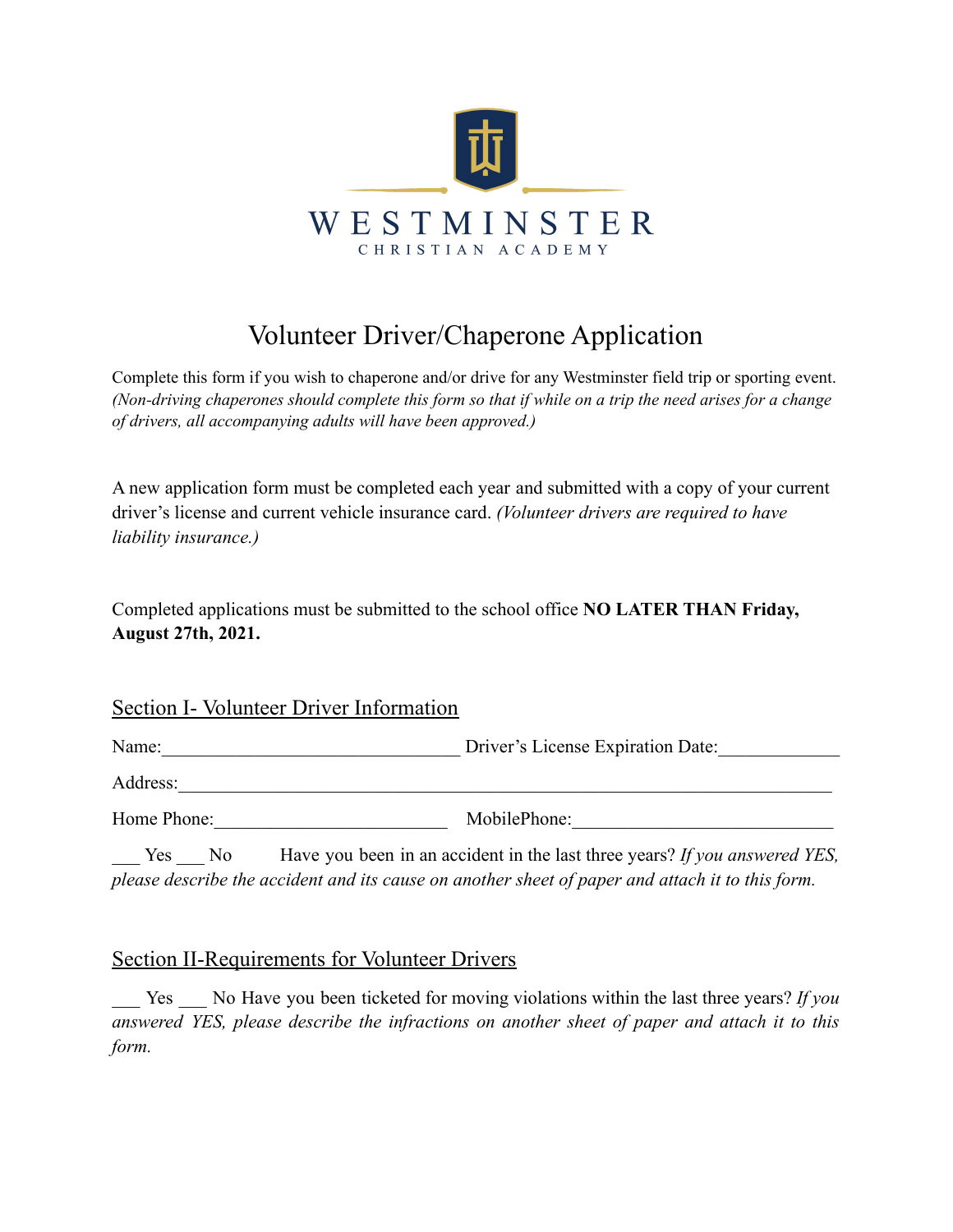Yes No Have you been convicted for DWI/DUI of alcohol or drugs, or had your license suspended for moving violations, hit and run, eluding an officer, reckless or negligent operation of a vehicle, or drinking while under suspension or revocation? *If you answered YES, please describe the time frame and the circumstances of the infractions on another sheet of paper and attach it to this form.*

Yes No Are you licensed to drive a commercial vehicle (such as a school bus)?

I certify that for the 2020-2021 school year:

- I possess a valid Georgia driver's license. PLEASE ATTACH A COPY OF YOUR LICENSE AND CURRENT VEHICLE INSURANCE CARD. UPDATE THESE AS THEY ARE RENEWED THROUGHOUT THE YEAR.
- I will maintain the minimum insurance coverage required by the school for volunteer vehicles and only volunteer to drive when such insurance policies and coverage are in force.
- I understand that in case of any type of accident, injury, or vehicle damage, the school's liability insurance policy does not provide primary or direct insurance on my vehicle. The school's insurance will take effect only after my personal auto insurance limits are exhausted. (Note: This is the only coverage that most non-profit organizations can provide because obtaining primary or direct coverage on the vehicles of volunteer drivers is cost prohibitive.)
- I will advise the school of any change in the information provided on this form including, but not limited to, involvement in a car accident in which I am cited, any citations for moving violations, non-renewal of license termination of license, change of insurance company, change in amount of insurance coverage or termination of insurance.
- All students riding in my vehicle (s) will be seated and secured with individual working seat belts. (No double belting of children is permitted.) No student under the age 13 may sit in the front seat of a vehicle with an airbag. As required by state law, I will have a child restraint seat, properly installed for each child age 4 or under.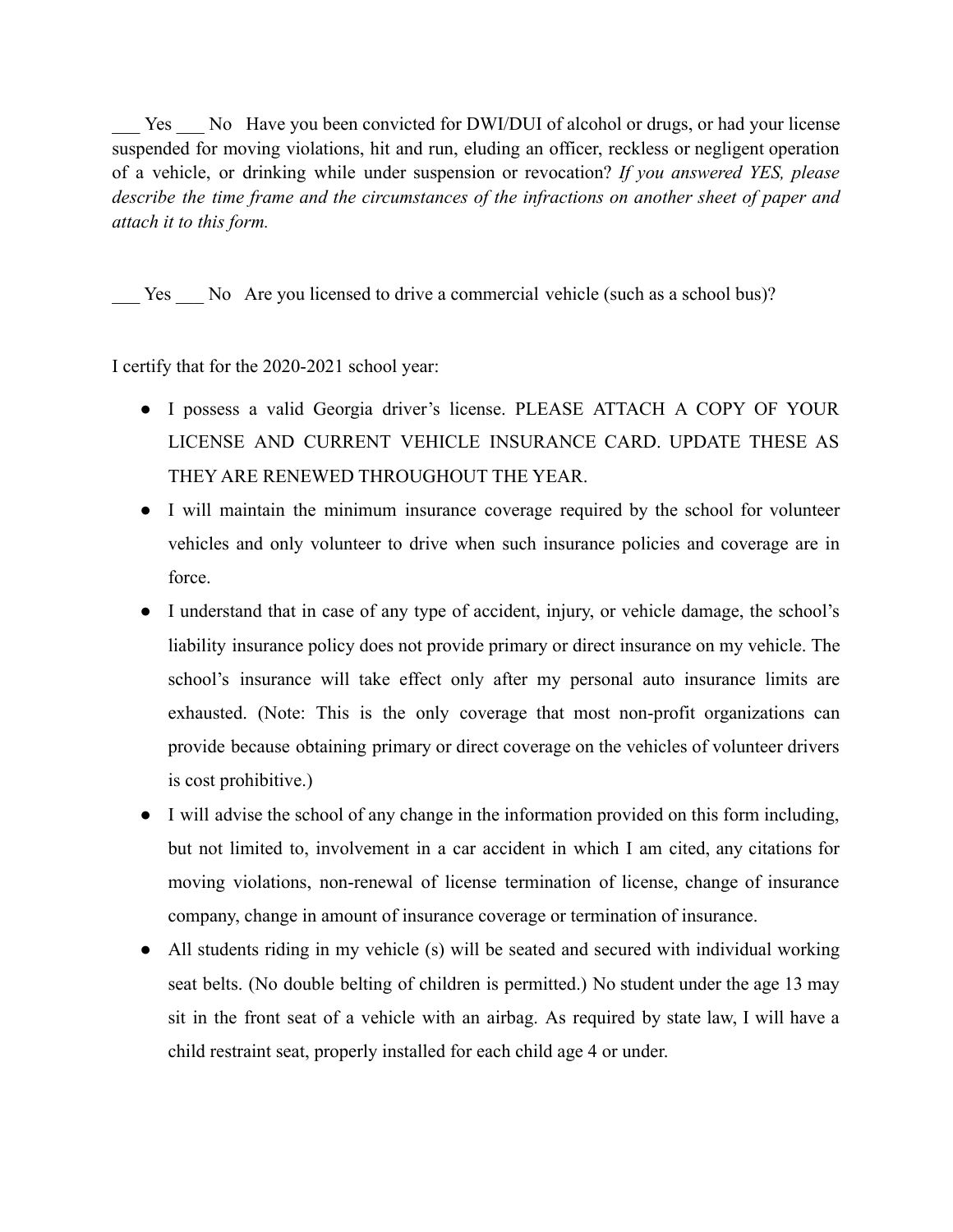● To my knowledge, my vehicle is in safe operating condition (brakes, tires, etc.)

### Section III- Responsibilities for Drivers/Chaperones

- As a driver you are expected to obey all traffic laws, especially those governing speed limits. Documented incidences of speeding or unsafe driving will result in field trip driving / chaperoning privileges being rescinded.
- As a driver you will refrain from the use of a mobile phone while operating a vehicle. If the need arises to use a mobile phone while transporting students, please park your vehicle during phone usage.
- Students must remain in the same vehicle for the entire trip. The teacher will make vehicle assignments.
- Be prepared to stay with and supervise students under your care at all times. Refer discipline problems to the teacher.
- Chaperones may elect to allow students to listen to personal stereos, handheld electronics and game devices while on trips. Chaperones who do this should be aware that music or games gratifying violence, irreverence, or sexually explicit material are not acceptable at all. Chaperones are expected to censor listening or game materials if necessary.
- Remember to exercise authority and proper guidance over the children you transport.
- Monitor conversations for appropriateness and redirect if necessary.
- Please call the school right away if you experience car trouble or become lost. If someone has been hurt or is ill, and the teacher is not readily available for consultation, please call the school for instructions.

## Section IV- Declaration and Signature

I have read this application form and will abide by the Requirements and Responsibilities as stated herein. I affirm that I will carefully transport students under my care, including obeying all traffic laws. I will notify the school personnel if I wish to be removed from the Approved Driver/Chaperone List. The information given on this form is true and correct to the best of my knowledge.